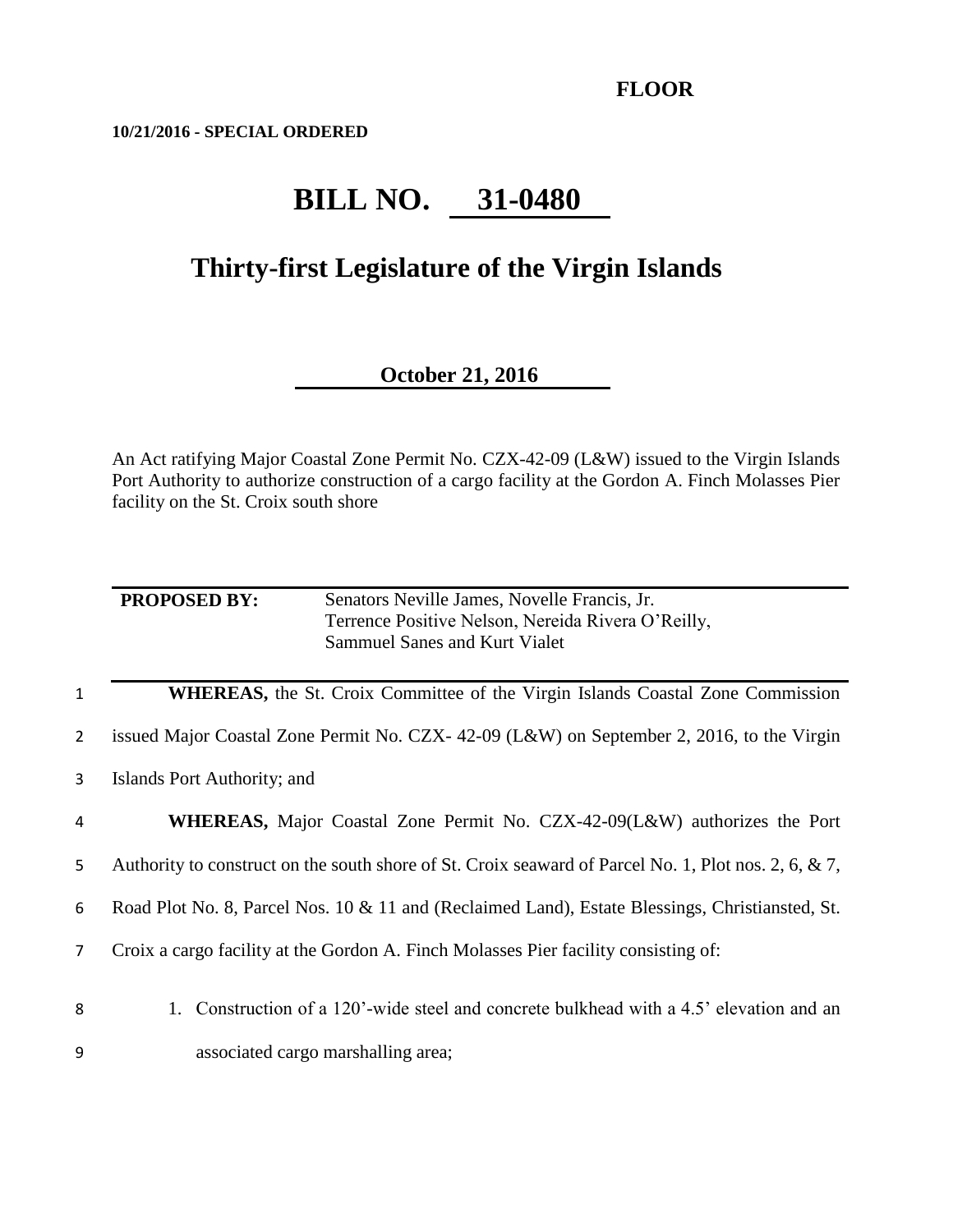| $\mathbf{1}$   | 2. Placement of 250 linear feet of riprap vestment at 1 mean sea level;                             |
|----------------|-----------------------------------------------------------------------------------------------------|
| $\overline{2}$ | Dredging of approximately 11,000 cubic yards of bottom material to a depth of 16<br>3.              |
| 3              | feet;                                                                                               |
| 4              | 4. Construction of a 21,000 sq. ft. general purpose building and ancillary driving and              |
| 5              | parking areas for administrative cargo functions; and                                               |
| 6              | 5. Construction of a new access roadway and closure of the exiting roadway; and                     |
| $\overline{7}$ | WHEREAS, in addition to the development activities authorized, Major Coastal Zone                   |
| 8              | Permit CZX-42 (L&W) authorizes the Port Authority's continued use and occupancy of the 560'         |
| 9              | by 70' bulkhead known as the Molasses Pier, 61,600 sq. ft. of water area, and 7,532 acres of filled |
| 10             | submerged land identified as Parcel Nos 10 and 11 (Reclaimed Land) Estate Blessings,                |
| 11             | Christiansted, St. Croix; and                                                                       |
| 12             | WHEREAS, the Honorable Kenneth E. Mapp, Governor of the Virgin Islands, approved                    |
| 13             | Major Coastal Zone Permit No. CZX-42-09 (L&W) on September 14, 2016; and                            |
| 14             | <b>WHEREAS</b> , the Virgin Islands Code title 12, section 911 (e) requires ratification by the     |
| 15             | Legislature of the governor's approval of coastal zone permits issued under section 911; Now,       |
| 16             | Therefore,                                                                                          |
| 17             | Be it enacted by the Legislature of the Virgin Islands:                                             |
| 18             | <b>SECTION 1.</b> The Legislature ratifies the Governor's approval of Major Coastal Zone            |
| 19             | Permit No. CZX-42-09 (L&W) for the development and occupancy authorized in section 2 of the         |
| 20             | Permit seaward of Parcel No. 1, Plot Nos. 2, 6, & 7, Road Plot No. 8, Parcel Nos. 10 and 11         |
| 21             | (Reclaimed Land) Estate Blessings, Christiansted, St. Croix, Virgin Islands.                        |
| 22             |                                                                                                     |